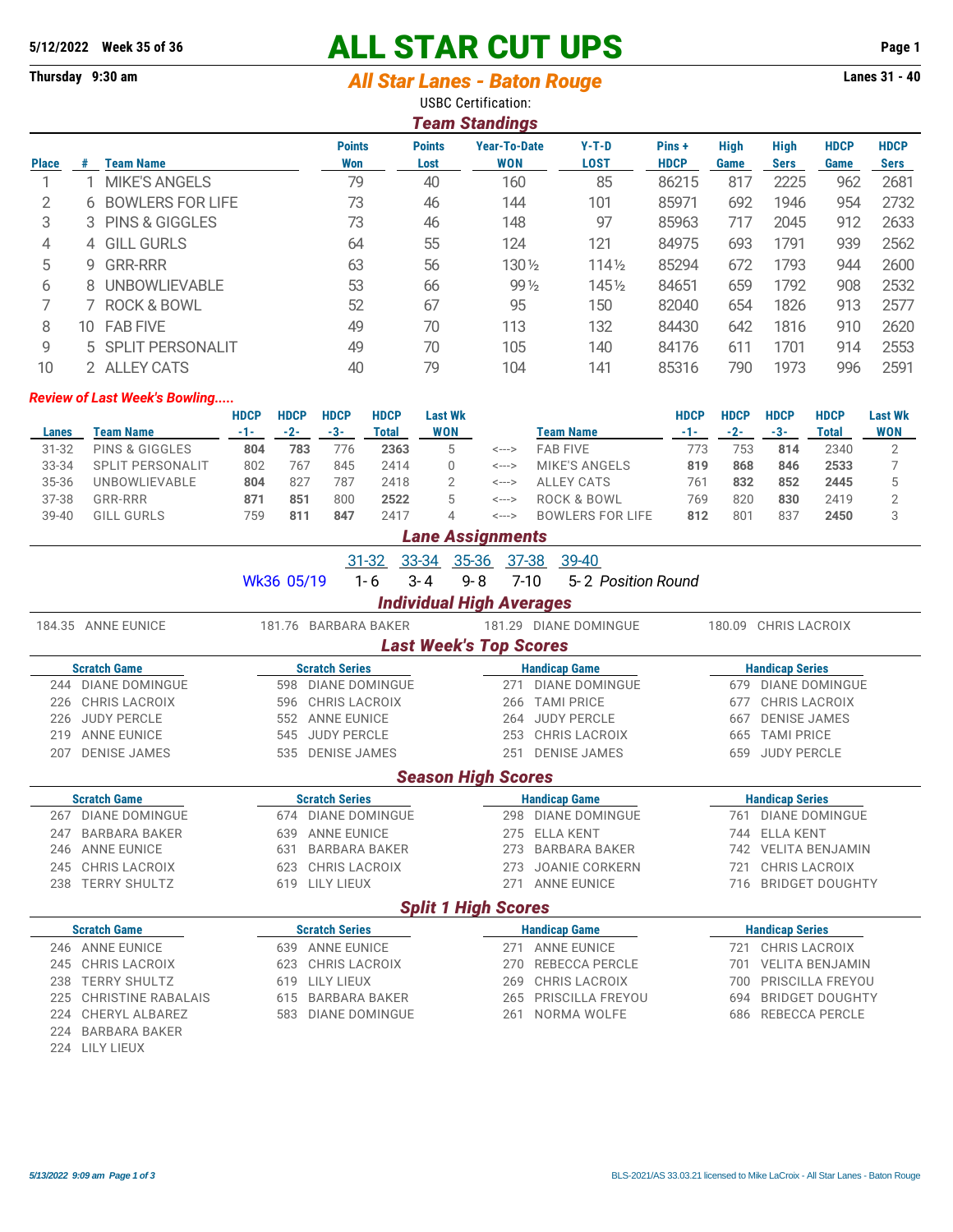**5/12/2022 Week 35 of 36 ALL STAR CUT UPS Page 2**

|                          |     |                               |                 |     | <b>Team Rosters</b>          |              |                     |                            |                     |                            |                                        |                                          |
|--------------------------|-----|-------------------------------|-----------------|-----|------------------------------|--------------|---------------------|----------------------------|---------------------|----------------------------|----------------------------------------|------------------------------------------|
| ID#                      | Sex | <b>Name</b>                   | <b>Avg HDCP</b> |     | <b>Pins Gms</b>              |              | <b>High</b><br>Game | <b>High</b><br><b>Sers</b> | <b>HDCP</b><br>Game | <b>HDCP</b><br><b>Sers</b> | <b>Weekly Over Avg</b><br>Game Avg +/- | <b>Weekly Over Avg</b><br>Series Avg +/- |
| <b>1 - MIKE'S ANGELS</b> |     |                               |                 |     |                              |              |                     |                            |                     |                            |                                        |                                          |
| 51                       | W   | <b>CECILE CASTELLO</b>        | 141             | 62  | 5531                         | 39           | 201                 | 474                        | 230                 | 657                        | $147 - 142 = 5$                        | $409 - 426 = -17$                        |
| $\overline{2}$           | W   | EVA NEWMAN                    | 162             | 43  | 10713                        | 66           | 208                 | 536                        | 255                 | 677                        |                                        |                                          |
| 3                        | W   | CHRIS LACROIX                 | 180             | 27  | 16568                        | 92           | 245                 | 623                        | 269                 | 721                        | $226 - 179 = 47$                       | $596 - 537 = 59$                         |
| 4                        | W   | <b>DIANE DOMINGUE</b>         | 181             | 26  | 16316                        | 90           | 267                 | 674                        | 298                 | 761                        | $244 - 180 = 64$                       | $598 - 540 = 58$                         |
| 1                        | W   | CHERYL ALBAREZ                | 170             | 36  | 8020                         | 47           | 235                 | 608                        | 273                 | 722                        |                                        |                                          |
|                          |     |                               |                 |     |                              |              |                     |                            |                     |                            |                                        |                                          |
| <b>2 - ALLEY CATS</b>    |     |                               |                 |     |                              |              |                     |                            |                     |                            |                                        |                                          |
| 5                        | W   | <b>ANNE EUNICE</b>            | 184             | 23  | 15670                        | 85           | 246                 | 639                        | 271                 | 690                        | $219 - 184 = 35$                       | $552 - 552=0$                            |
| 6                        | W   | <b>REBECCA PERCLE</b>         | 156             | 48  | 13140                        | 84           | 220                 | 539                        | 270                 | 686                        | $191 - 156 = 35$                       | $461 - 468 = -7$                         |
| 7                        | W   | VACANT                        | 120             | 81  | $\theta$                     | $\mathbf{0}$ | $\Omega$            | $\mathbf 0$                |                     |                            |                                        |                                          |
| 8                        | W   | NORMA WOLFE                   | 154             | 50  | 15458                        | 100          | 213                 | 533                        | 261                 | 678                        | $182 - 154 = 28$                       | $466 - 462 = 4$                          |
|                          |     | <b>3 - PINS &amp; GIGGLES</b> |                 |     |                              |              |                     |                            |                     |                            |                                        |                                          |
| 9                        | W   | <b>LYNN HOLDER</b>            | 151             | 53  | 14510                        | 96           | 183                 | 521                        | 237                 | 683                        | $182 - 151 = 31$                       | $457 - 453 = 4$                          |
| 10                       | W   | <b>MARGENE THOMAS</b>         | 147             | 56  | 15089                        | 102          | 208                 | 520                        | 264                 | 691                        | $135 - 148 = -13$                      | $386 - 444 = -58$                        |
| 11                       | W   | <b>BRIDGET DOUGHTY</b>        | 146             | 57  | 14055                        | 96           | 207                 | 542                        | 265                 | 716                        | $158 - 146 = 12$                       | $422 - 438 = -16$                        |
| 12                       | W   | <b>BARBARA BAKER</b>          | 181             | 26  | 17994                        | 99           | 247                 | 631                        | 273                 | 709                        | $202 - 181 = 21$                       | $525 - 543 = -18$                        |
| <b>4 - GILL GURLS</b>    |     |                               |                 |     |                              |              |                     |                            |                     |                            |                                        |                                          |
|                          |     |                               |                 |     |                              |              |                     |                            |                     |                            |                                        |                                          |
| 13                       | W   | <b>CINDY KARWICK</b>          | 120             | 81  | 12377                        | 103          | 160                 | 426                        | 241                 | 669                        | $134 - 120 = 14$                       | $341 - 360 = -19$                        |
| 14                       | W   | <b>LYNN REDMON</b>            | 130             | 72  | 9797                         | 75           | 193                 | 477                        | 265                 | 705                        | $129 - 130 = -1$                       | $379 - 390 = -11$                        |
| 15                       | W   | <b>JUDY PERCLE</b>            | 167             | 38  | 16092                        | 96           | 227                 | 582                        | 264                 | 663                        | $226 - 167 = 59$                       | $545 - 501 = 44$                         |
| 16                       | W   | <b>DIANNE GILL</b>            | 149             | 54  | 11247                        | 75           | 183                 | 503                        | 233                 | 668                        |                                        |                                          |
| 43                       | W   | VACANT                        | 120             | 81  | 360                          | 3            | 120                 | 360                        |                     |                            |                                        |                                          |
|                          |     | <b>5 - SPLIT PERSONALIT</b>   |                 |     |                              |              |                     |                            |                     |                            |                                        |                                          |
| 18                       | W   | <b>DIANE LANDRY</b>           | 133             | 69  | 10853                        | 81           | 172                 | 459                        | 239                 | 636                        |                                        |                                          |
| 19                       | W   | <b>JONI MILLER</b>            | 146             | 57  | 12871                        | 88           | 185                 | 504                        | 236                 | 675                        | $160 - 146 = 14$                       | $423 - 438 = -15$                        |
| 20                       | W   | <b>JOANIE CORKERN</b>         | 136             | 66  | 13124                        | 96           | 207                 | 463                        | 273                 | 661                        | $141 - 136 = 5$                        | $394 - 408 = -14$                        |
| 41                       | W   | VACANT                        | 120             | 81  | $\mathbf 0$                  | $\mathbf{0}$ | $\Omega$            | $\mathbf 0$                |                     |                            |                                        |                                          |
| 44                       | W   | <b>MERI SHEEHAN</b>           | 118             | 82  | 2495                         | 21           | 159                 | 427                        |                     |                            |                                        |                                          |
|                          |     | <b>6 - BOWLERS FOR LIFE</b>   |                 |     |                              |              |                     |                            |                     |                            |                                        |                                          |
|                          |     |                               |                 |     |                              |              |                     |                            |                     |                            |                                        |                                          |
| 21                       | W   | <b>VELITA BENJAMIN</b>        | 130             | 72  | 11473                        | 88           | 176                 | 511                        | 253                 | 742                        | $147 - 130 = 17$                       | $401 - 390 = 11$                         |
| 22                       | W   | <b>ELLA KENT</b>              | 132             | 70  | 13915                        | 105          | 200                 | 519                        | 275                 | 744                        | $143 - 132 = 11$                       | $383 - 396 = -13$                        |
| 23                       | W   | <b>BRENDA MONCRIEFFE</b>      | 153             | 51  | 14583                        | 95           | 202                 | 535                        | 254                 | 691                        | $171 - 153 = 18$                       | $482 - 459 = 23$                         |
| 24                       | W   | <b>CAROLYN SMITH</b>          | 146             | 57  | 13800                        | 94           | 207                 | 524                        | 266                 | 701                        | $167 - 146 = 21$                       | $434 - 438 = -4$                         |
| 46                       | W   | <b>BARBARA FERDINAND</b>      | 148             | 55  | 3123                         | 21           | 193                 | 505                        |                     |                            |                                        |                                          |
| 7 - ROCK & BOWL          |     |                               |                 |     |                              |              |                     |                            |                     |                            |                                        |                                          |
| 26                       | W   | <b>TRUDY FREE</b>             | 110             | 90  | 11308                        | 102          | 163                 | 411                        | 253                 | 681                        | $123 - 111 = 12$                       | $307 - 333 = -26$                        |
| 27                       | W   | LINDA MORRIS                  | 131             | 71  | 10789                        | 82           | 179                 | 479                        | 251                 | 694                        | $118 - 132 = -14$                      | $333 - 396 = -63$                        |
| 34                       | W   | ANDREA BROWN                  | 110             | 90  | 6977                         | 63           | 175                 | 418                        | 265                 | 697                        | $138 - 110 = 28$                       | 365 - 330=35                             |
| 28                       | W   | <b>TERRY SHULTZ</b>           | 148             | 55  | 10251                        | 69           | 238                 | 529                        | 270                 | 697                        |                                        |                                          |
| 48                       | W   | <b>DENISE JAMES</b>           | 161             | 44  | 10682                        | 66           | 223                 | 535                        | 267                 | 667                        | $207 - 161 = 46$                       | $535 - 483 = 52$                         |
| 50                       | W   | ADA BROOKS                    | 159             | 45  | 1432                         | 9            | 190                 | 525                        |                     |                            |                                        |                                          |
|                          |     |                               |                 |     |                              |              |                     |                            |                     |                            |                                        |                                          |
|                          |     | <b>8 - UNBOWLIEVABLE</b>      |                 |     |                              |              |                     |                            |                     |                            |                                        |                                          |
| 29                       | W   | <b>TAMI PRICE</b>             | 139             | 63  | 14102                        | 101          | 203                 | 492                        | 266                 | 687                        | $203 - 139 = 64$                       | $476 - 417 = 59$                         |
| 30                       | W   | <b>ANN LAW</b>                | 138             | 64  | 13308                        | 96           | 199                 | 488                        | 256                 | 683                        | 164 - 138 = 26                         | $418 - 414 = 4$                          |
| 49                       | W   | KIM LEFT BOGAN                | 88              | 109 | 4253                         | 48           | 122                 | 313                        | 234                 | 649                        |                                        |                                          |
| 32                       | W   | <b>CHRISTINE RABALAIS</b>     | 157             | 47  | 6129                         | 39           | 225                 | 545                        | 250                 | 662                        |                                        |                                          |
| 9 - GRR-RRR              |     |                               |                 |     |                              |              |                     |                            |                     |                            |                                        |                                          |
| 33                       | W   | <b>MARGARET ROTOLO</b>        | 150             | 54  | 15365                        | 102          | 189                 | 525                        | 246                 | 687                        | $174 - 150 = 24$                       | $485 - 450 = 35$                         |
| 42                       | W   | VACANT                        | 120             | 81  | $\mathbf 0$                  | $\mathbf{0}$ | $\mathbf 0$         | $\mathbf 0$                |                     |                            |                                        |                                          |
| 35                       | W   | <b>EVELYN PHILLIPS</b>        | 129             | 72  | 13205                        | 102          | 187                 | 462                        | 260                 | 681                        | 155 - 129 = 26                         | $415 - 387 = 28$                         |
| 36                       | W   | PRISCILLA FREYOU              | 142             | 61  | 12827                        | 90           | 202                 | 495                        | 265                 | 700                        | $167 - 142 = 25$                       | $458 - 426 = 32$                         |
|                          |     |                               |                 |     |                              |              |                     |                            |                     |                            |                                        |                                          |
| 10 - FAB FIVE            |     |                               |                 |     |                              |              |                     |                            |                     |                            |                                        |                                          |
| 38                       | W   | MAUREEN WOOD                  | 127             | 74  | 8813                         | 69           | 182                 | 457                        | 237                 | 655                        |                                        |                                          |
| 39                       | W   | LINDA LEBLANC                 | 112             | 88  | 10265                        | 91           | 175                 | 430                        | 268                 | 700                        | $161 - 112 = 49$                       | $358 - 336 = 22$                         |
| 40                       | W   | YVONNE KEMP                   | 136             | 66  | 12651                        | 93           | 169                 | 466                        | 233                 | 658                        | 144 - 136 = 8                          | $403 - 408 = -5$                         |
| 45                       | W   | LILY LIEUX                    | 167             | 38  | 11749                        | 70           | 224                 | 619                        | 253                 | 704                        | $150 - 168 = -18$                      | $433 - 504 = -71$                        |
| 37                       | W   | <b>BONNIE PRICE</b>           | 88              | 109 | 3186                         | 36           | 120                 | 304                        | 216                 | 615                        |                                        |                                          |
|                          |     |                               |                 |     | <b>Temporary Substitutes</b> |              |                     |                            |                     |                            |                                        |                                          |
|                          |     |                               |                 |     |                              |              |                     |                            |                     |                            |                                        |                                          |